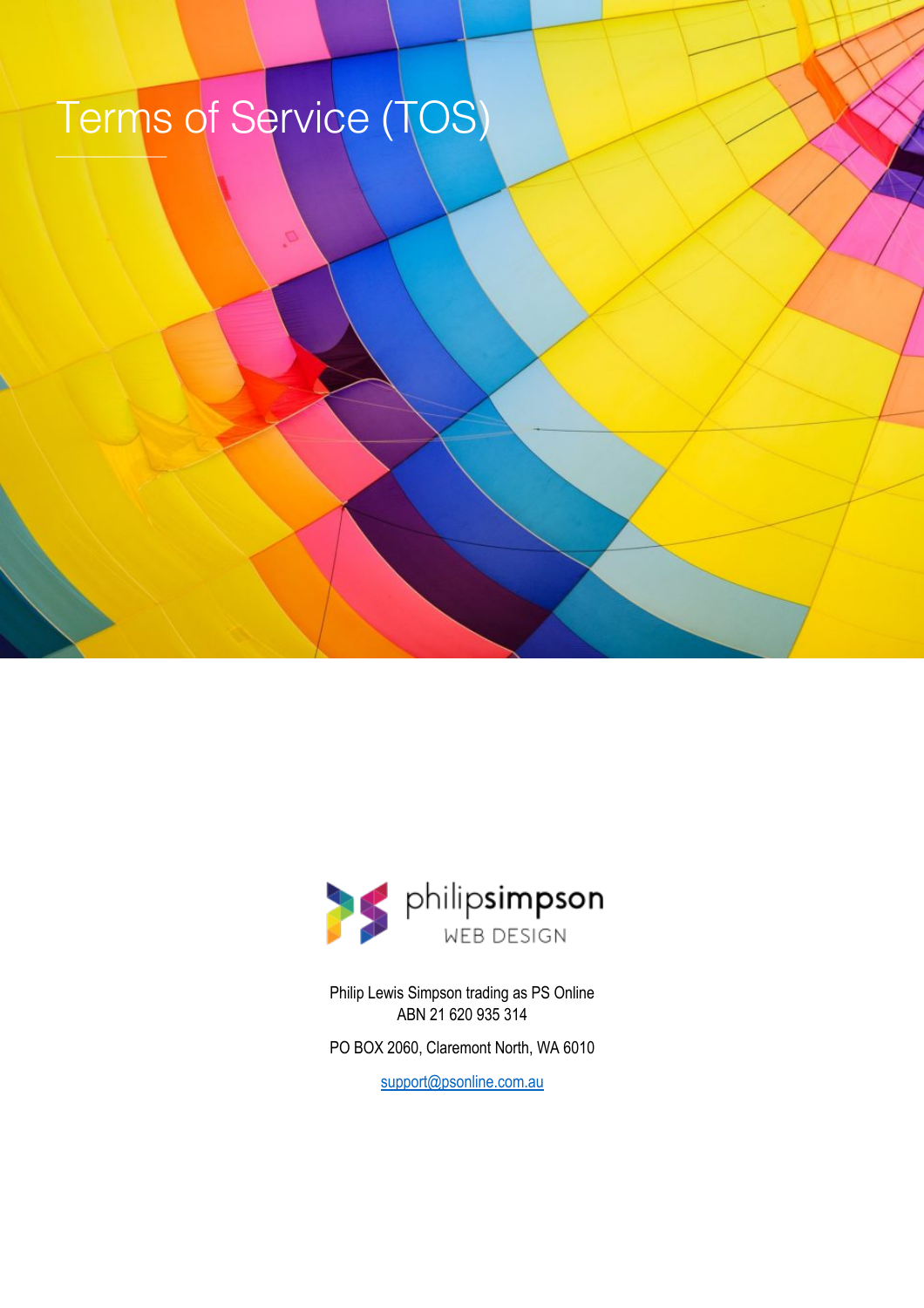#### **1. Important Definitions**

- i. "Customer" and/or "You" means the individual or entity who ordered services through PSONLINE.
- ii. "Us" and/or "We" and/or "Our" means PSONLINE, a registered business name of Philip Lewis Simpson (ABN 21 620 935 314).
- iii. "Service" and/or "Services" means any product(s) or services the customer has ordered from us. This terms of service applies to all web design, web hosting, domain and related services products, such as, but not limited to, those services available to order from our website.
- iv. "Hosting Supplier" means the organisation whom which provides us with our server(s). This information is available upon request.

#### **2. Acceptance**

- i. By accessing, ordering and/or using this service, the customer accepts and agree to be bound by the terms and provision of this agreement. In addition, when using these particular services, you shall be subject to any posted guidelines or rules applicable to such services. Any participation in this service will constitute acceptance of this agreement. If you do not agree to abide by the above, please do not use this service.
- ii. The Customer acknowledges that they are solely responsible for ensuring that all Service(s) are in full compliance with this policy, and that they are solely responsible for the files and applications (including web scripts) that have been uploaded and executed.

#### **3. Availability of Services**

- i. Whilst we will endeavour to provide continuous availability of all service(s) to the customer, we will not be liable for any service interruptions or downtime. Guaranteed uptime does not form part of our agreement with you.
- ii. Scheduled maintenance will be performed at a time deemed suitable by us, and we will provide the customer with prior notice should it require the service(s) to be offline for greater than thirty (30) minutes, with at least two (2) days notice by email.
- iii. Unscheduled maintenance will be performed as required by us or our hosting supplier as required. When services are affected for more than thirty (30) minutes, we will endeavour to provide notice by email.

## **4. Customer General Warranties and Undertaking**

- i. The Customer warrants that any information supplied to us is true and correct
- ii. The Customer warrants that at the time of entering into this agreement they are not relying on
- iii. any representation made by PSOnline, its staff, agents or affiliates, which has not been expressly stated in this agreement.
- iv. The Customer agrees that they are solely responsible for dealing with cases of unauthorised third parties accessing their Account and/or Service(s). These matters should be referred to the Australian Federal Police for investigation as soon as possible.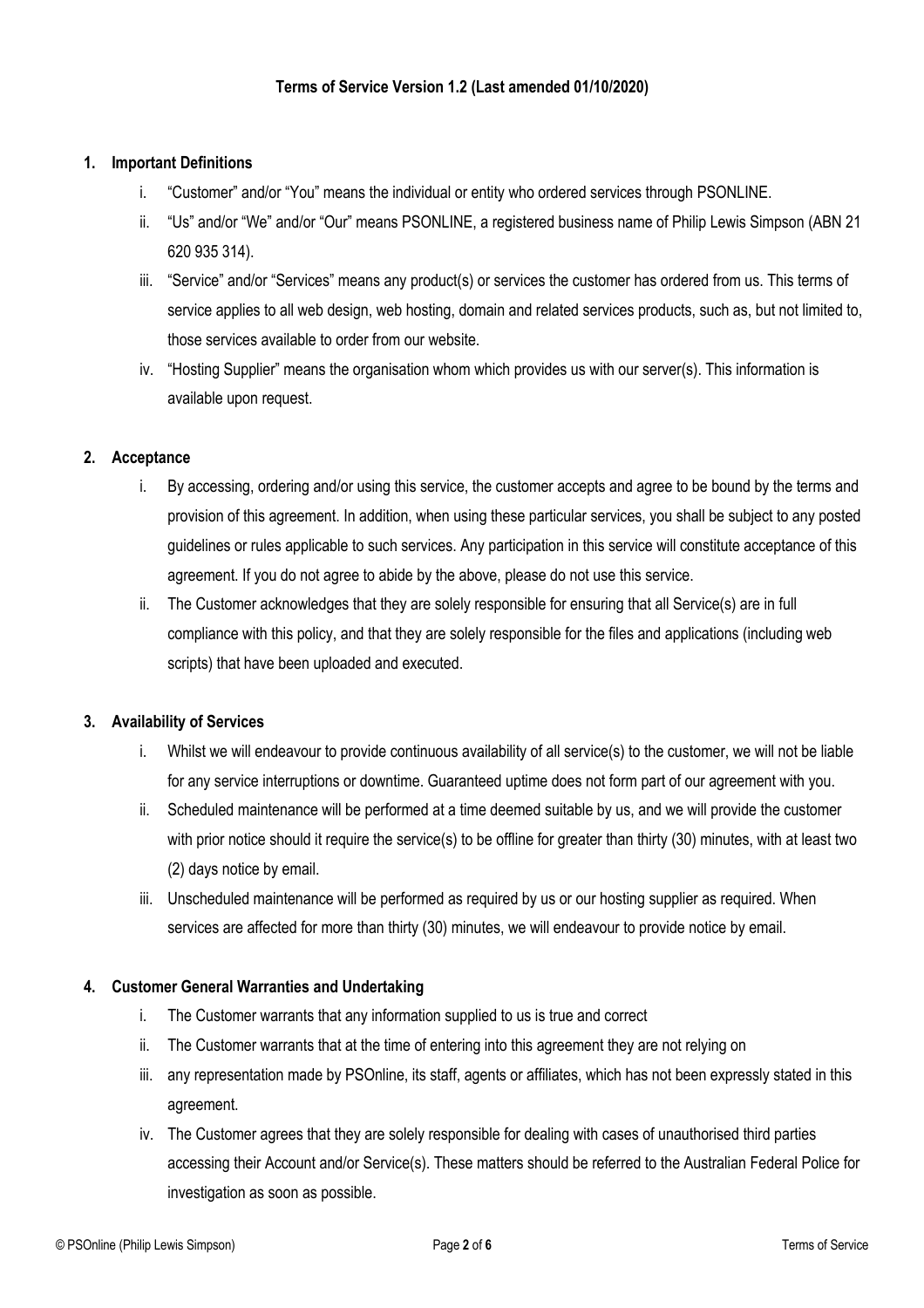#### **5. PSOnline General Warranties and Undertaking**

- i. We shall not be liable to the Customer for harm caused by or related to the Customer's Service(s) or inability to utilise the Service(s) unless caused by gross negligence or willful misconduct.
- ii. We shall not be liable to the Customer for lost profits, direct or indirect, special or incidental, consequential or punitive; or damages of any kind whether or not they were known or should have been known.
- iii. Not withstanding anything else in this agreement, the maximum aggregate liability that PSOnline, any of its employees, agents or affiliates, under any theory of law, shall not exceed a payment in excess of the amount paid by the Customer for the Service in question for the six months prior to the occurrence of the event(s) giving rise to the claim.
- iv. PS Online does not warrant that:
	- i. Any Service(s) provided will be uninterrupted or error free;
	- ii. The Service(s) will meet your requirements, other than as expressly set out in this agreement;
	- iii. The Service(s) will not be subjected to external hacking attempts, viruses, worms, denial of service attacks, or other persons gaining unauthorised access to the Service(s) or any PSOnline system.
- v. PSOnline does not make or give any express or implied warranties including, without limitation, the warranties of merchantability or fitness for a particular purpose, or arising from a course of dealing, usage or trade practice, with respect to any goods or services provided under or incidental to this agreement.
- vi. In no event will PSOnline be liable to the Customer for any loss of business, contracts, profits or anticipated savings or for any other indirect or consequential or economic loss whatsoever.
- **vii.** Third party services engaged by the client through cPanel or Wordpress including but not limited to SEO and web design tools are done so at the Customer(s) own undertaking. PSOnline does not provide any express or implied warranty on the quality of their product(s) nor the outcomes expected and is under no obligation to extend support for externally managed or purchased products.

## **6. Accounts and Billing**

- i. The Customer agrees to a month to month contract term for Service(s) unless otherwise stated in the Service offering (eg. domain names, SSL certificates, special service(s) with an agreed term), or otherwise agreed in writing. The month to month contract for Service(s) is automatically renewed each month in perpetuity subject to cancellation by the Customer.
- ii. Monthly Service(s) are established as part thereof, signifying the beginning of a new month demotes commitment till the end of that monthly period.
- iii. In relation to fees for Service(s):
	- i. Fees for Service(s) ordered by the Customer shall begin on the date of the initial order and shall be renew on the anniversary date of the next month, and the chosen billing cycle in advance. This may be monthly, quarterly, semi-annually or annually.
	- ii. The anniversary date of the original invoice will serve as the due date for future billings including onetime fees, upgrades, additional services, cancellations and service credits, unless the Service(s) only allows annual or biennial billing cycles (eg. domain name registrations, SSL certificates).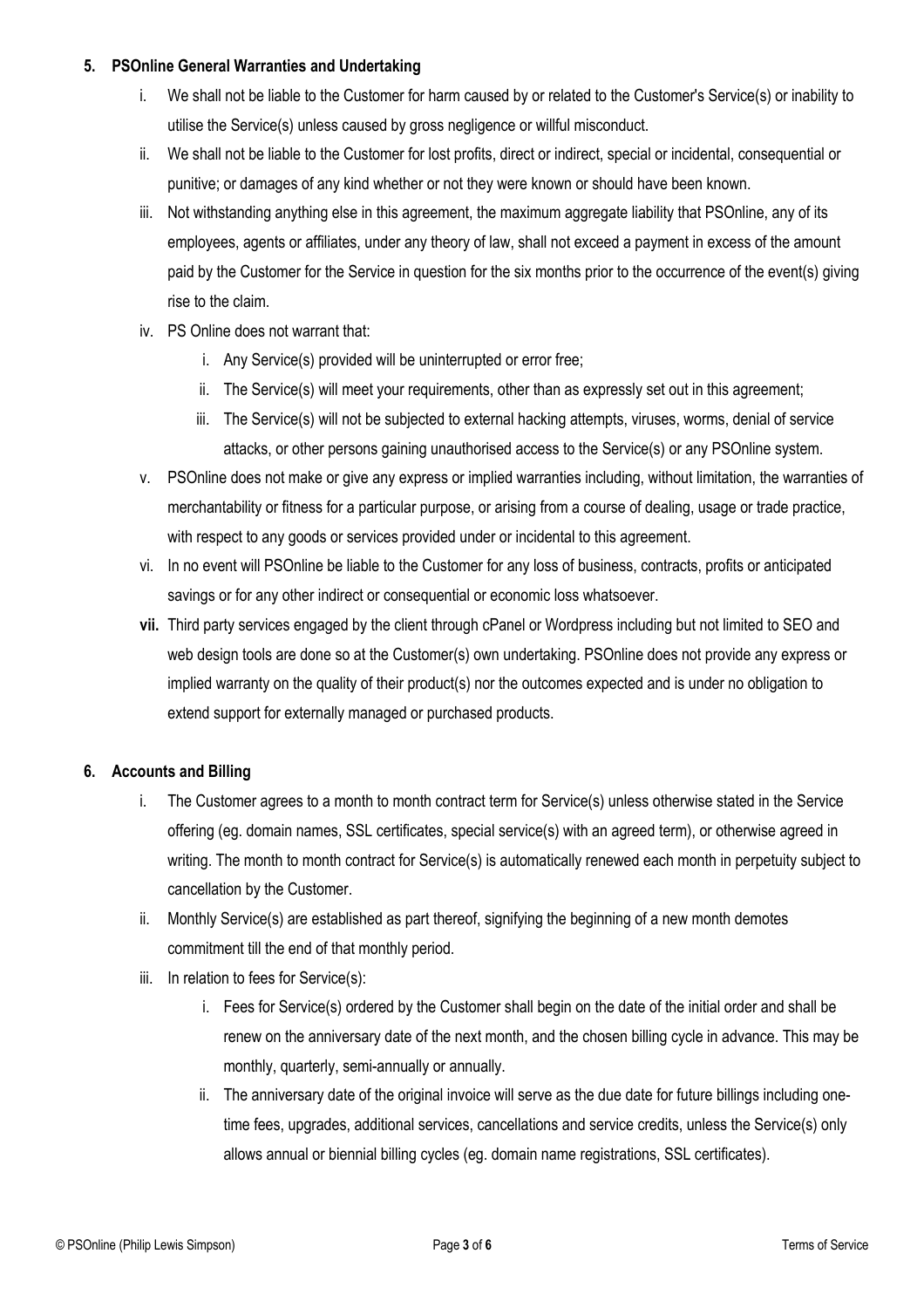- iii. Fees are due in advance of the billing cycle and will be invoiced to the Customer fourteen (14) days prior to the due date.
- iv. Fees for one-off Service(s) including, but not limited to, dedicated IP addresses and SSL certificates are due within seven (7) days of the invoice being issued, however the order will not become active until the invoice has been fully paid.
- v. All published prices are exclusive of any government taxes and charges unless otherwise noted, including GST.
	- i. We are not currently registered for GST, however if/when we are required to collect GST, this amount will be added to any published prices / unpaid invoices for services ordered, even if the service was ordered before we were required to collect GST.
- vi. Any unpaid invoices must be paid in full before new Service(s) will be provisioned.
- vii. Failure to pay any fees may result in the account being referred to an external collection agency, which may include interest (calculated daily) and collection costs.
- viii. Service(s) with unpaid invoices that are more than seven (7) days past the due date will be automatically suspended with a fee of 14% of the original total amount of invoice or \$10.00AUD (whichever is higher) will be added to the invoice, with full payment for all outstanding invoices required before the Service(s) can be reactivated.
- ix. Services with unpaid invoices that are not paid in full within thirty (30) days of the due date will be automatically terminated. All data will be irrevocably deleted with no opportunity to download prior to termination. Restoration of terminated Service(s) is subject to PS Online's Terms of Service.
- x. Payment methods:
	- i. Credit or Debit Card payments are handled by Stripe and none of your personal credit card information is stored on our servers. A secure token is used between us and Stripe to store and identify your payment information. We reserve the right to charge a fee for payments made by credit or debit card.
	- ii. Payment can be made by PayPal which is subject to their terms and conditions.
	- iii. On request, payment can be made by EFT transfer directly to our bank account.
	- iv. We do not accept any other form of payment.

## **7. Refunds**

- i. PSOnline does not offer "change of mind" refunds once a service has been ordered and/or provisioned.
- ii. The Customer will not be entitled to a refund if any of our Terms, Policies and Agreements have been breached by the Customer.
- iii. All other refunds will be processed at the sole discretion of PSOnline, in-line with the Australian Competition & Consumer Commission's published policies and guidelines. More information can be found at http://www.accc.gov.au/consumers/consumer-rights-guarantees.
- iv. Refunds will be handled by Stripe, PayPal or EFT Bank Transfer and can take up to seven (7) business days to process.

## **8. Cancellation**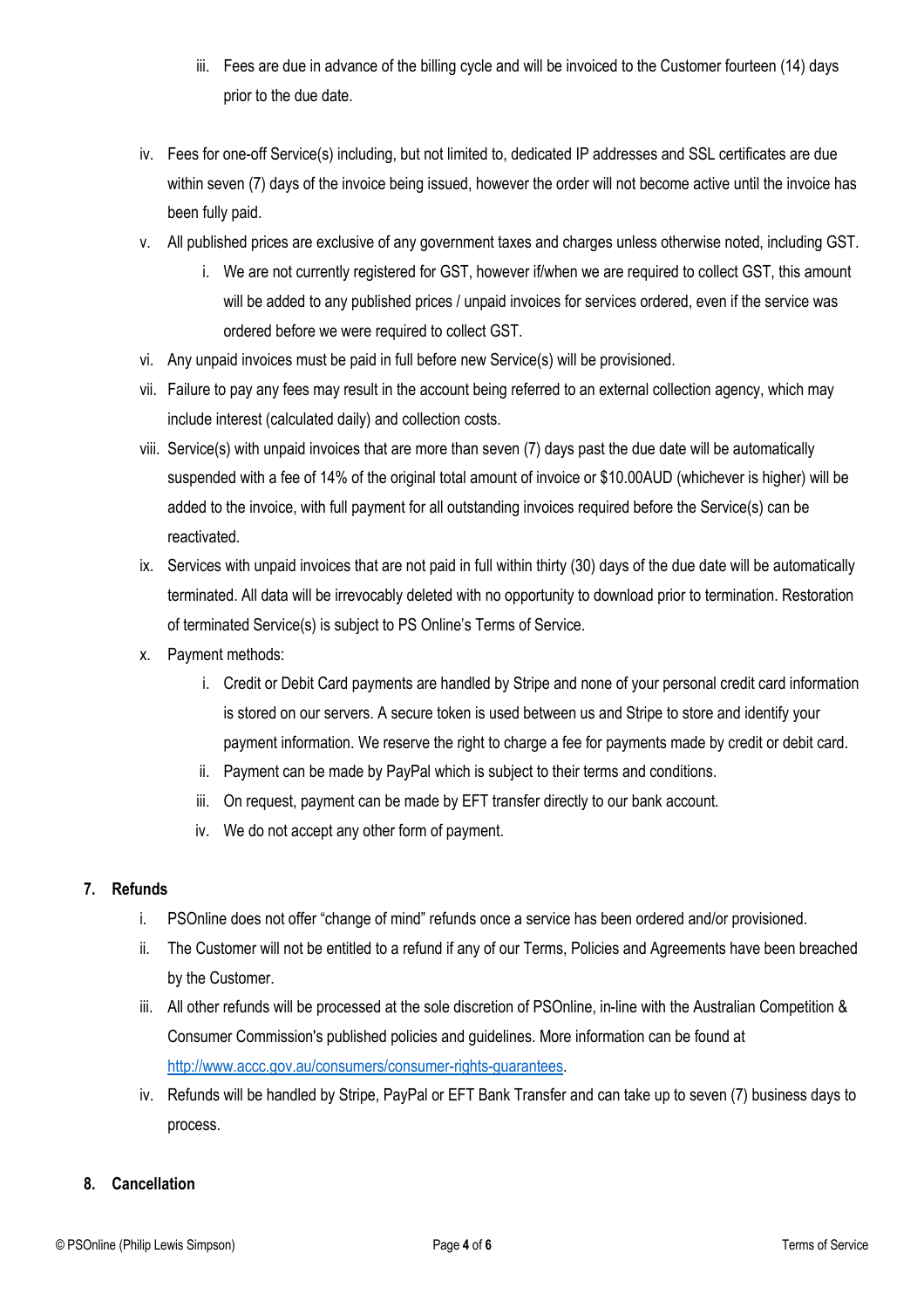- i. The Customer can request cancellation of their Account or any Service(s) for any reason by emailing billing@psonline.com.au or by logging in to their account and submitting a cancellation request. For security reasons, we will not accept cancellation requests by any other method.
- ii. The customer agrees to provide thirty (30) days' notice of termination of Service(s). This date will be calculated from the same working day if the cancellation request is received during business hours, or the following business day when the request is received outside of business hours.
- iii. The Customer agrees to pay any outstanding invoices upon cancellation of their Service(s), and understands that any fixed term service(s) must be fully paid for any remaining unpaid billing cycles.

## **9. Suspension and Termination of Service(s)**

- i. PSOnline may suspend or terminate the service(s) if:
	- i. The Customer is found to be in breach of any policy including but not limited to the Terms of Services, Acceptable Use Policy or any applicable Registrant Agreement;
	- ii. The Customer has become insolvent or bankrupt;
	- iii. The Customer has unpaid invoices.
		- 1. Unpaid invoices for individual services may result in the suspension or termination of all other services the customer holds, including hosting and domains.
- ii. PSOnline may decide at its sole discretion to advise a Customer that their Account and/or Service(s) will be terminated by giving fourteen (14) days written notice, or with immediate effect following a serious breach of these terms and conditions.
- iii. If a Customer's Account is closed for any reason, or any Service(s) suspended or terminated, the Customer must pay all outstanding invoices by the due dates.
- iv. If a web hosting, email hosting or VPS Service is suspended or terminated for any reason, PSOnline is under no obligation to provide the Customer with a copy of any data associated with the Service(s). PSOnline may provide the customer with a backup of the data, if it is available, for a fee of \$199.

## **10. Data Management**

- i. It is the Customer's sole responsibility to maintain regular offsite backups of their data. The Customer will not hold PSOnline liable for incomplete, out of date or corrupt data recovered from backups and archives.
- ii. For shared web hosting, and email hosting Service(s), PSOnline makes every reasonable effort to backup and archive the Customer's data on a regular basis for the sole purpose of disaster recovery.
- iii. In the event of hard disk failure or data corruption of a shared web hosting or email hosting server, PSOnline will restore data from the last known verified archive. If backup and archived data appears to be corrupt, the Customer should be prepared to upload all their data to their Service(s) from their own copy or an off-site backup; and re-create all mailboxes, databases, FTP accounts, et cetera.
- iv. PSOnline is under no obligation to maintain a backup of the Customer's data following the suspension or cancellation of the Service for any reason.